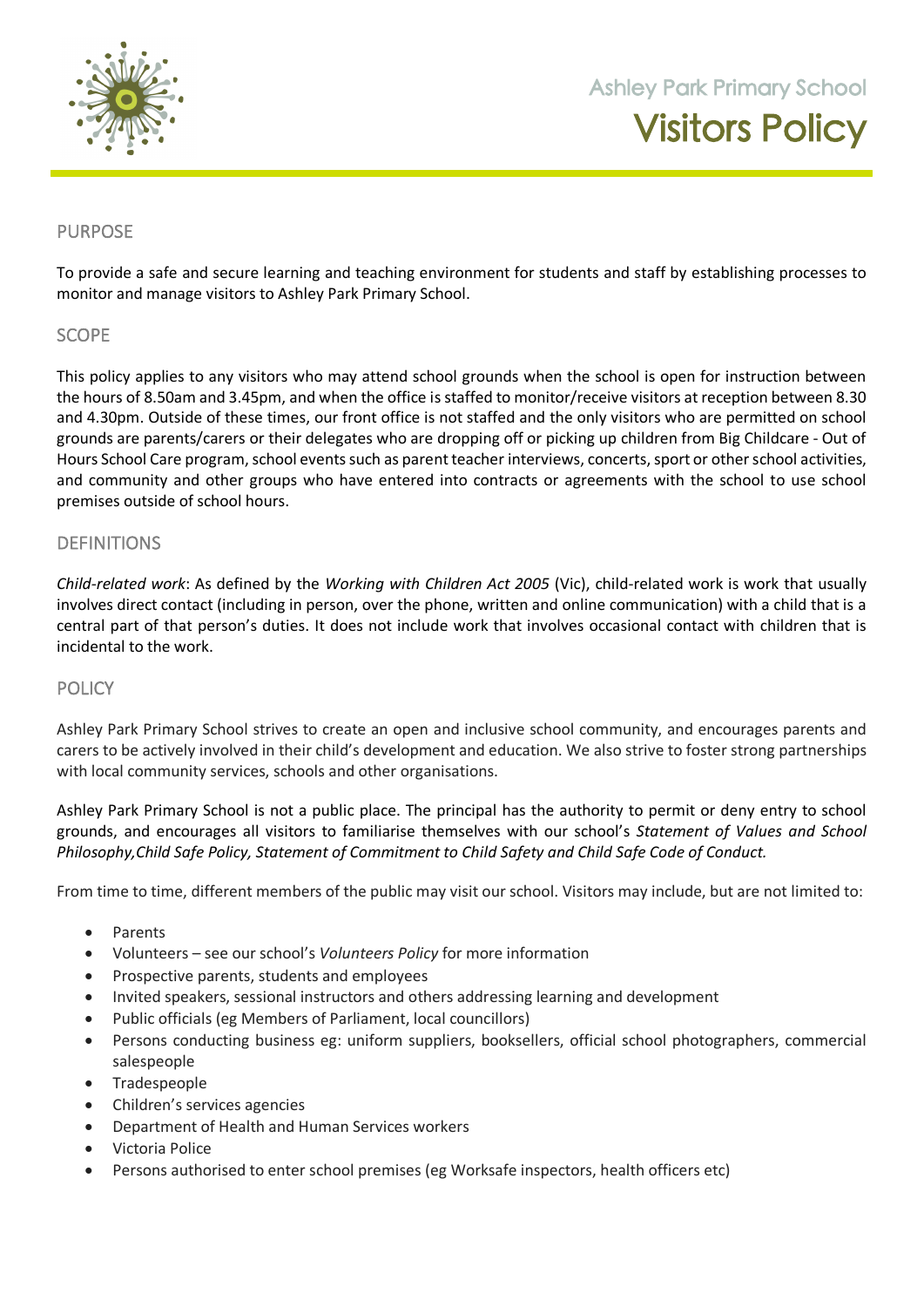- Other Department of Education and Training staff (including allied health staff) or contractors
- NDIS therapists or other allied health or health practitioners

# Sign in procedure

All visitors to Ashley Park Primary School are required to report to the school office on arrival (see exceptions below in relation to parents/carers).

- Visitors must record their name, signature, date and time of visit and purpose of visit in COMPASS kiosk.
- Provide proof of identification to office staff upon request
- Produce their valid Working with Children Check where required by this policy (see below)
- Wear a red visitor's [lanyard/name tag] at all times
- Follow instruction from school staff and abide by all relevant policies relating to appropriate conduct on school grounds including eg: *Child Safety Code of Conduct, Statement of Values and School Philosophy.*
- Return to the office upon departure, sign out and return visitor's [lanyard/name tag]

Ashley Park Primary School will ensure that our school's Child Safety Code of Conduct/Child Safety Statement of Commitment are available and visible to visitors when they sign in.

### Requirements for visitors to produce a valid Working with Children Check card

For Working with Children Check (WWC Check) and other suitability check requirements relating to parents/carers and other volunteers working with students please see our *Volunteers Policy.*

All visitors who are engaged in **child-related work** (see definition above) must have a valid WWC Check.

In some circumstances, visitors to Ashley Park Primary School who are **not** engaged in child-related work will also be required to produce a valid WWC Check depending on the particular circumstances of their visit. For example, Ashley Park Primary School will require a valid WWC Check for:

- **visitors who will be working regularly with children** during the time they are visiting, even though direct contact with children is not a central part of their normal duties
- **visitors (e.g. contractors)**, who will regularly be performing work at the school and in circumstances where they will be performing their work in an area where they will be unsupervised and around children.

Further background checks, including references, may also be requested at the discretion of the principal.

Visitors who will be working in areas away from students (e.g. a visiting auditor who will be located in the front office with administration staff) or who will be supervised and accompanied by a staff member during their visit (e.g. a Member of Parliament, a journalist, a prospective parent on a school tour) will not be required to have a WWC Check.

Sworn Victoria Police officers or sworn Australian Federal Police officers are exempt from requiring a WWC Check, but may be asked to verify that they are sworn officers by providing proof of identification.

# Invited speakers and presenters

On occasion, Ashley Park Primary School may invite external speakers or providers to deliver incursions, presentations, workshops and special programs for our students. Consistent with Department of Education and Training requirements, Ashley Park Primary School will:

• ensure that the content of presentations and programs by external providers contributes to the educational development of our students and is consistent with curriculum objectives